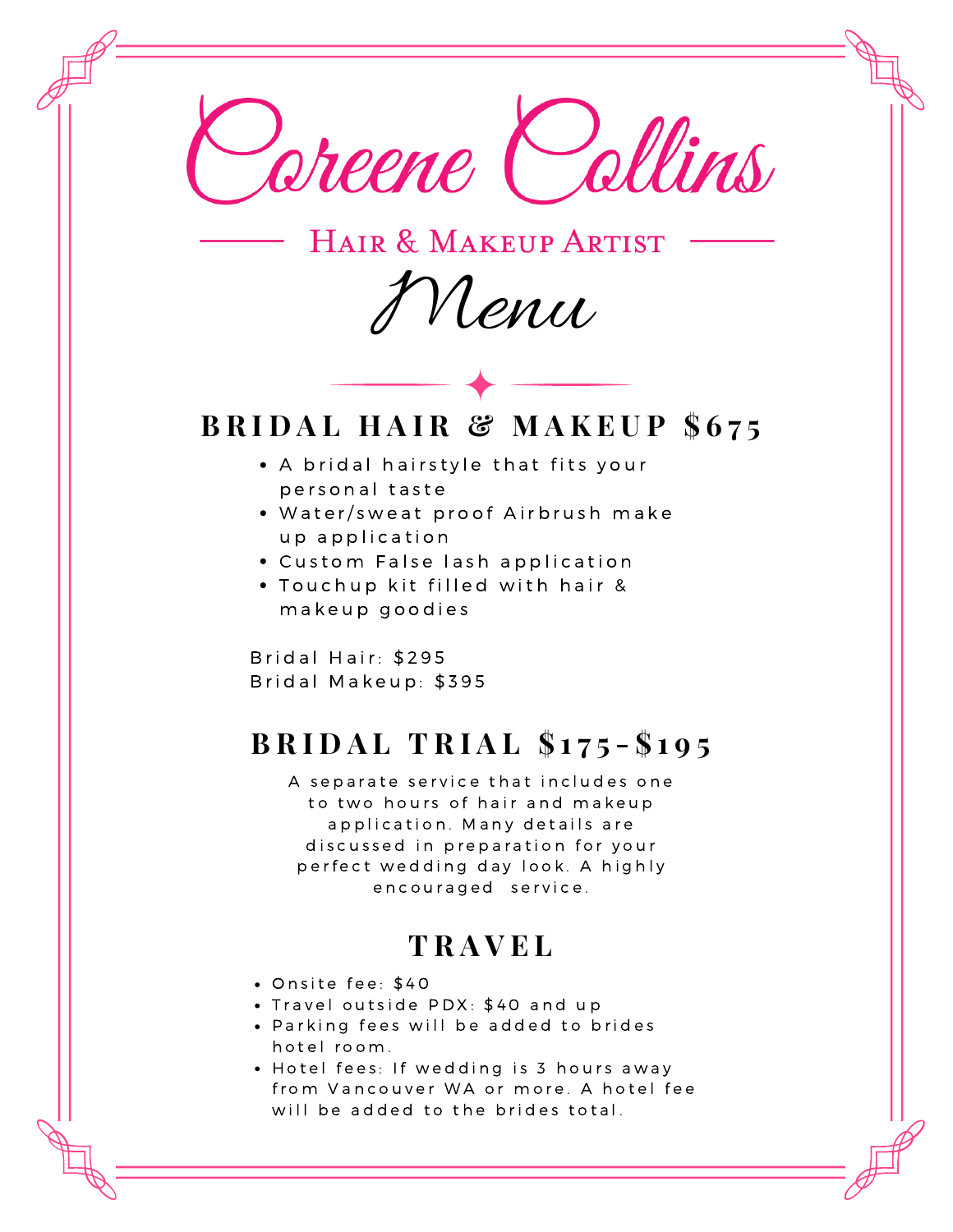

HAIR & MAKEUP ARTIST

Menu



- Hair prepped and styled for wedding theme
- . Professional products are used to keep style lasting all day long.

#### **BRIDESMAID/FAMILY MAKEUP \$145**

- Professional makeup application
- False lash application
- . Setting Spray to help makeup last all day

### **F L O W E R G I R L H A I R & M A K E U P**

Hair \$60

- Braiding, curling, upstyling to match
- the theme of the wedding

 $Makeup: $60$ 

- Age appropriate makeup for ceremony
- and photos

The above prices are for ages 2-12. If guest is 13 years and above please see " Bridesmaid Hair & Makeup prices".